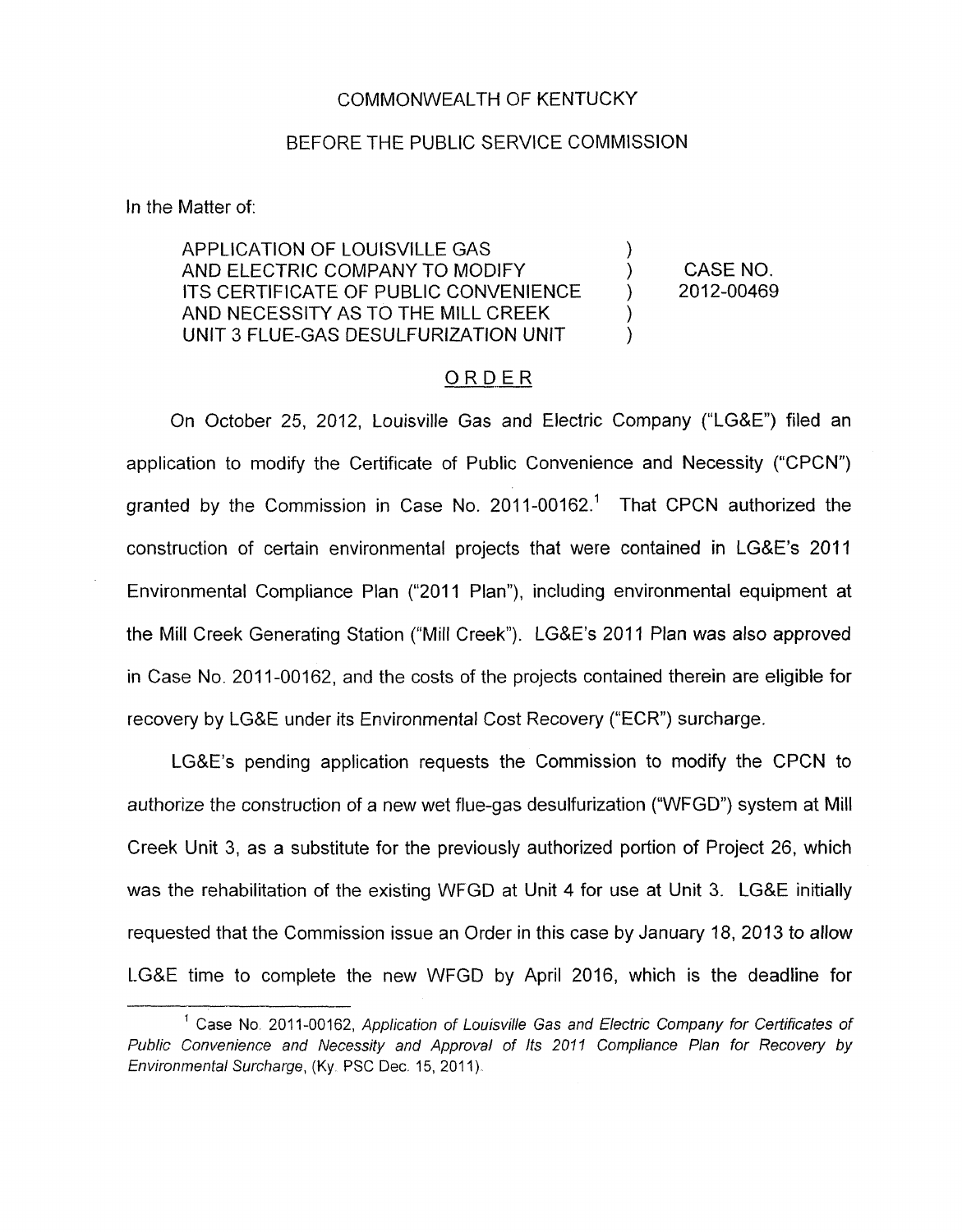compliance with the Mercury and Air Toxics Standard ("MATS") Rule, assuming a oneyear extension is granted. LG&E subsequently stated that it was able to negotiate with its equipment supplier and construction contractor to extend their firm pricing until late February 2013, so that a decision in this case by February 15, 2013 would allow LG&E to lock in those prices and still complete the new WFGD at Mill Creek Unit 3 by April 2016.<sup>2</sup> Completion of this new WFGD by April 2016 would, according to LG&E, maximize the benefits to ratepayers. LG&E served a copy of its application on each person who was a party to Case No. 2011-00162, but no request to intervene was filed in this case.

By letter dated November 2, 2012, the Commission requested LG&E to clarify whether it intended to file at some future date an application for a modification of its 201 1 Plan to include the construction of a new WFGD at Mill Creek Unit 3 and to delete the rehabilitation of the WFGD at Unit **4** for use on Unit 3 or, alternatively, to not seek ECR surcharge recovery of the costs to construct a new WFGD at Mill Creek Unit 3. In response to the Commission's letter, LG&E filed on November 9, 2012 an amended application and supporting motion requesting a declaratory Order that no 2011 Plan modification is necessary because Project 26 is described in the 2011 Plan as including a WFGD at Mill Creek Unit 3 without specifying whether the WFGD is to be new or refurbished **I** In the alternative, LG&E's amended application requested the Commission to modify Project 26 in LG&E's 2011 Plan to allow for the costs of a new WFGD to serve Mill Creek Unit 3 to be recovered by ECR surcharge.

On November 9, 2012, the Commission issued an Order establishing a procedural schedule for the processing of this case. The procedural schedule provided for two

<sup>&</sup>lt;sup>2</sup> LG&E's Updated Response to Hearing Information Request filed January 18, 2013, Item No. 3.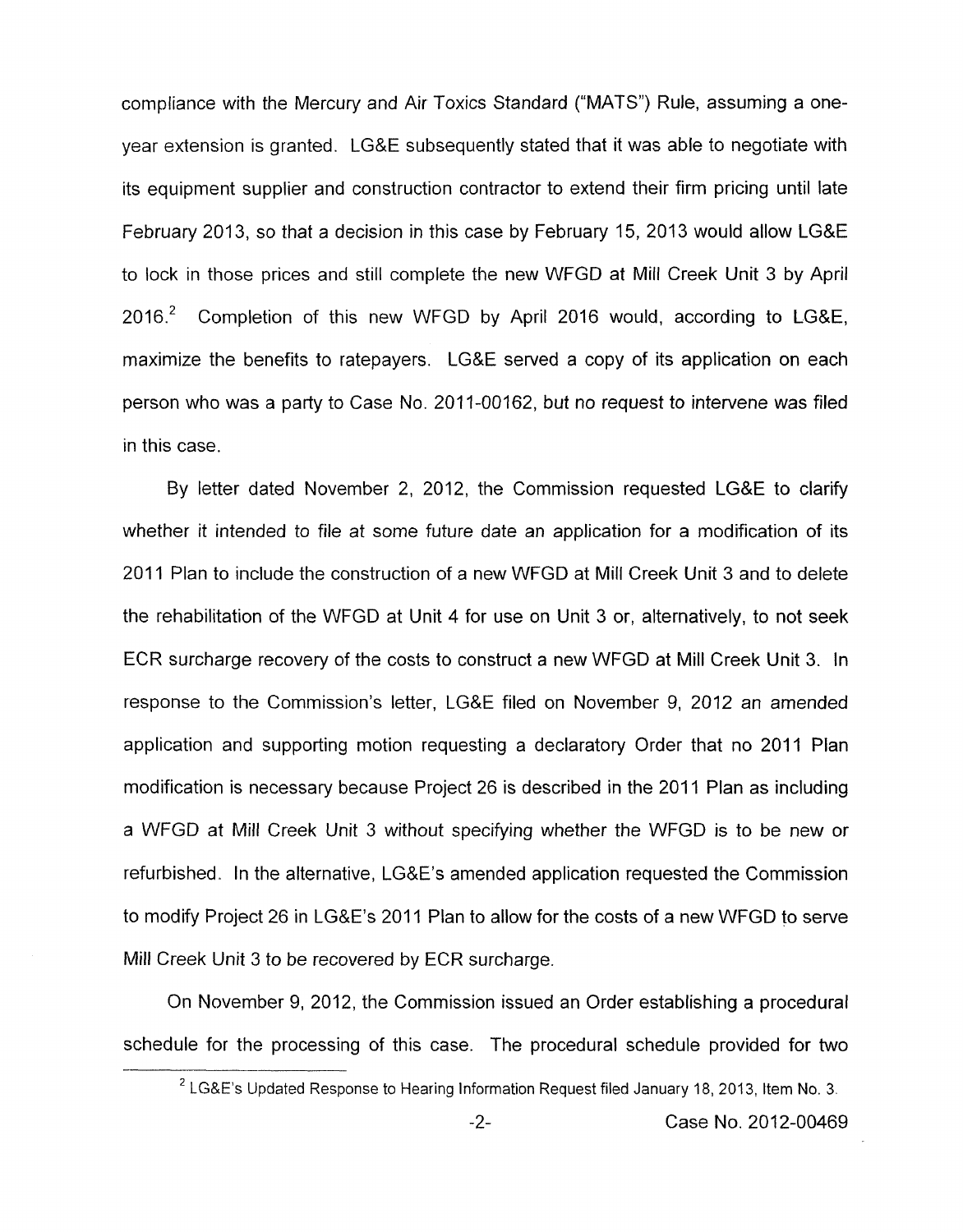rounds of discovery on LG&E and the opportunity for intervenors to file comments or testimony. The Commission subsequently scheduled a public hearing which was held on January 4, 2013 at the Commission's offices in Frankfort, Kentucky.

## **LG&E'S POSITION**

The basis for LG&E's request for a modification of the CPCN to build a new WFGD at Mill Creek Unit 3 is the result of a comprehensive inspection of the physical condition of the existing WFGD at Unit **4,** as well as a detailed revision to its cost estimates to refurbish versus build new. LG&E has determined that the total current estimated costs associated with rehabilitating the existing WFGD at Mill Creek Unit 4 for an additional 20-plus-year<sup>3</sup> life in order to serve Mill Creek Unit 3 is considerably higher than originally anticipated. The original capital cost estimate to rehabilitate the existing WFGD at Mill Creek Unit 4 was \$74 million. Since the issuance of the Commission's Order in Case No. 2011-00162, LG&E has obtained further detailed engineering studies and cost estimates and has determined that the capital cost to upgrade the existing Mill Creek Unit **4** WFGD is now estimated to be \$161 million. LG&E has also now determined that the capital cost to construct a new WFGD for Mill Creek Unit 3 would be \$132 million.

LG&E states that, in addition to greater deterioration of the Unit 4 WFGD than anticipated, more detailed engineering analysis has now identified significant other modifications to structures and equipment that would be required to complete the refurbishment. Based on these revised cost estimates, LG&E has performed studies that calculate the net present value revenue requirements ("NPVRR'') for refurbishing the WFGD at Mill Creek Unit 4 and for constructing a new WFGD for Mill Creek Unit 3.

<sup>&</sup>lt;sup>3</sup> Direct Testimony of John N. Voyles, Jr., ("Voyles Testimony") **p. 7.**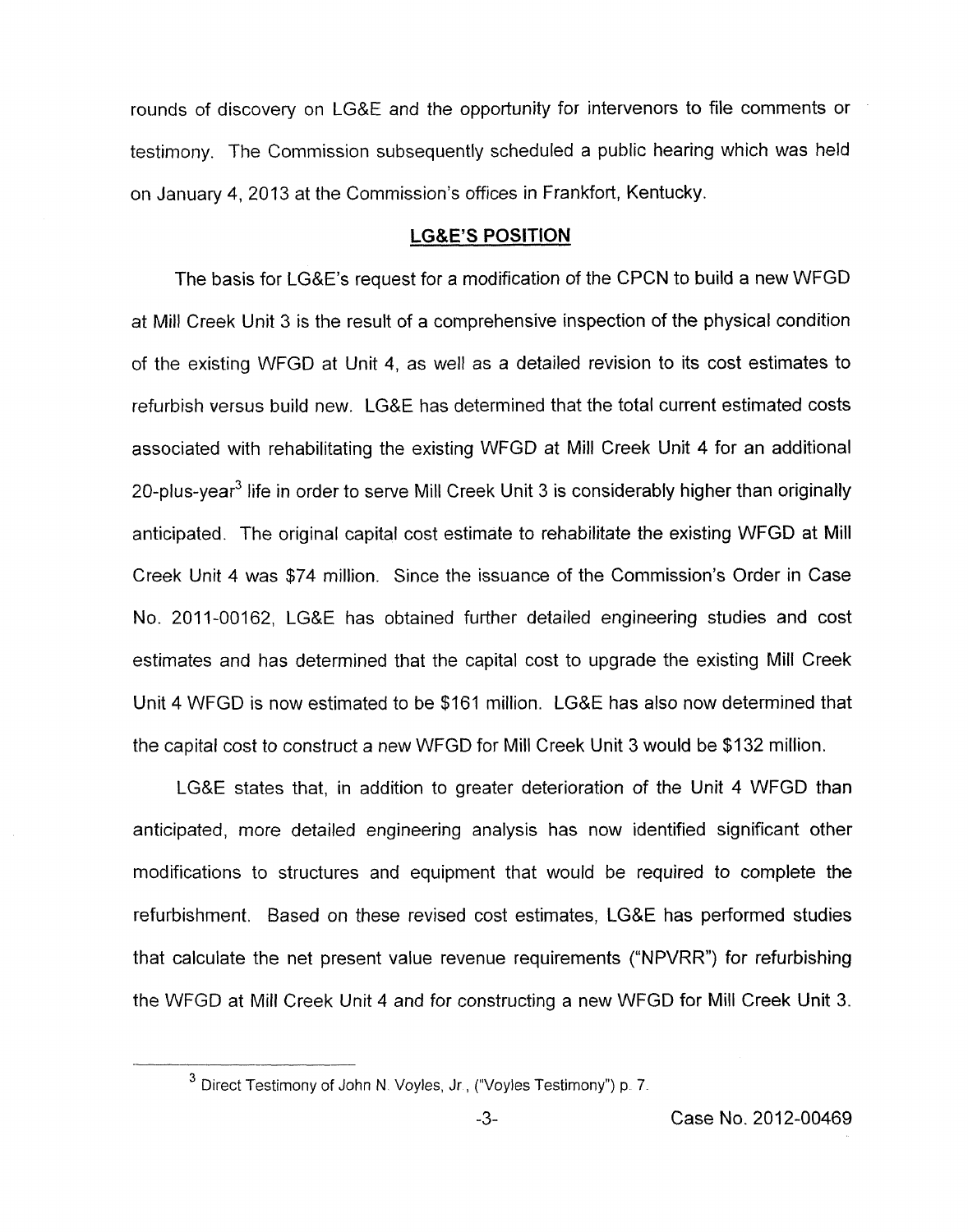Those studies show that over a 30-year period, there is a lower NPVRR associated with the construction of a new WFGD for Mill Creek Unit 3 than with the previously approved proposal to remove the existing WFGD at Unit 3 and refurbish the existing WFGD at Unit 4 for use at Unit 3.

### **ENVIRONMENTAL COMPLIANCE REQUIREMENTS**

As discussed in the Commission's December 15, 2011 Order in Case No. 2011- 00162, LG&E will need to reduce the level of *SO2* emissions from all Mill Creek Units by 2017 to be in compliance with the new one-hour *SO2* National Ambient Air Quality Standard ("NAAQS"). This reduction in *SO2* emissions is required as a part of the Commonwealth of Kentucky State Implementation Plan ("SIP") applicable to Jefferson County, Kentucky, which is expected to be declared a nonattainment area. The SIP requirement in Kentucky is unique to LG&E and its location in a non-attainment area.<sup>4</sup>

In addition to the NAAQS requirements, the Mill Creek Units must be in compliance with MATS, which establishes a surrogate acid gas emission limit. To comply with MATS, LG&E will have to install upgraded WFGDs at the Mill Creek Units by April 2015, but it is expected to be able to take advantage of a provision for a broadly available one-year extension through April 2016.<sup>5</sup> LG&E's request for this first year extension must be submitted to the Kentucky Division of Air Quality no later than December 2014, and the extension request will need to be supported by specific contract and engineering documentation. $6$  LG&E is aware of no reason why the one-

-4- Case No. 2012-00469

Voyles Testimony **p 3-6. 4** 

<sup>&</sup>lt;sup>5</sup> LG&E's Response to Commission Staff's First Request for Information, Item Nos. 1 and 7.

<sup>&</sup>lt;sup>6</sup> LG&E's Response to Commission Staff's Second Request for Information, Item No. 1.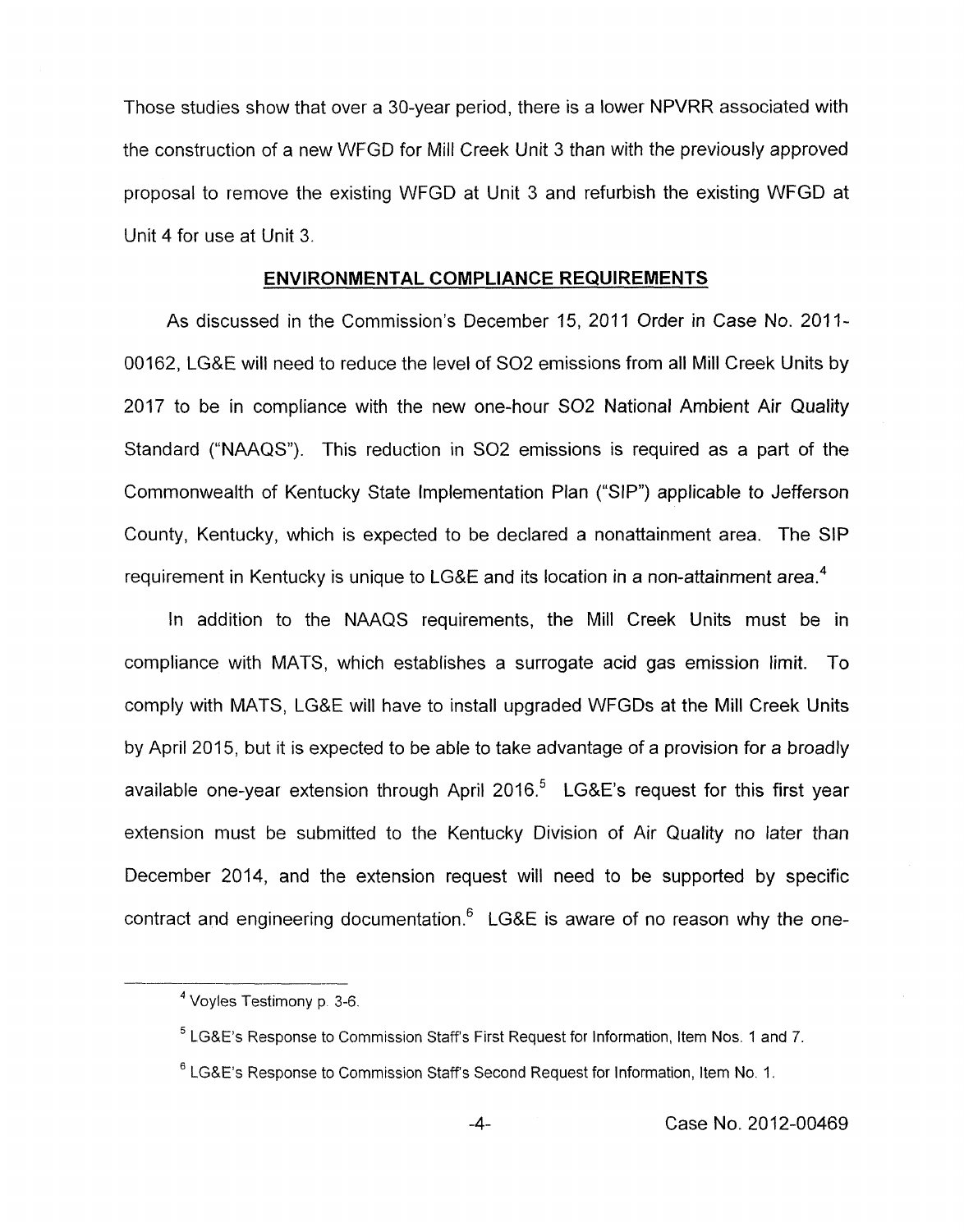vear extension would not be granted.<sup>7</sup>

I.G&E's MATS compliance plan was developed based on its entire generating fleet's meeting the MATS compliance requirements. The construction schedule for the fleet to meet the MATS compliance requirements was established to allow reasonable equipment manufacturing lead times while optimizing construction processes. In addition, the schedule was developed to maximize the availability of all generating units to meet customer loads without purchasing power. If the WFGD construction cannot be completed in time to permit Mill Creek 3 to operate in compliance with the MATS requirements by April 2016, either a second year extension would be necessary or replacement power would need to be purchased from the market after April 2016.<sup>8</sup>

A request for a second one-year extension for MATS compliance would have to be based on a specific and documented reliability concern. LG&E's ability to receive a second one-year extension of MATS is uncertain at this time, and its current plans do not include a second one-year extension. If a new or refurbished WFGD is not installed at Mill Creek Unit 3 by April 2016, the unit will not be available to meet LG&E's load during the 2016 summer peak season, and LG&E would be required to make arrangements to purchase power to meet its customers' load. LG&E has estimated the cost of purchased power in the summer of 2016 to be \$19 million.  $9$  LG&E's obligations to comply with the emission limits under MATS, as well as those under NAAQS, are not dependent upon, or impacted by, the August 21, 2012 decision of the United States

*Id.,* Item No. 1 a. **7** 

*Id.,* Item No. 1 .c. **8** 

Exhibit JNV-3, **p.** 4-5. **9**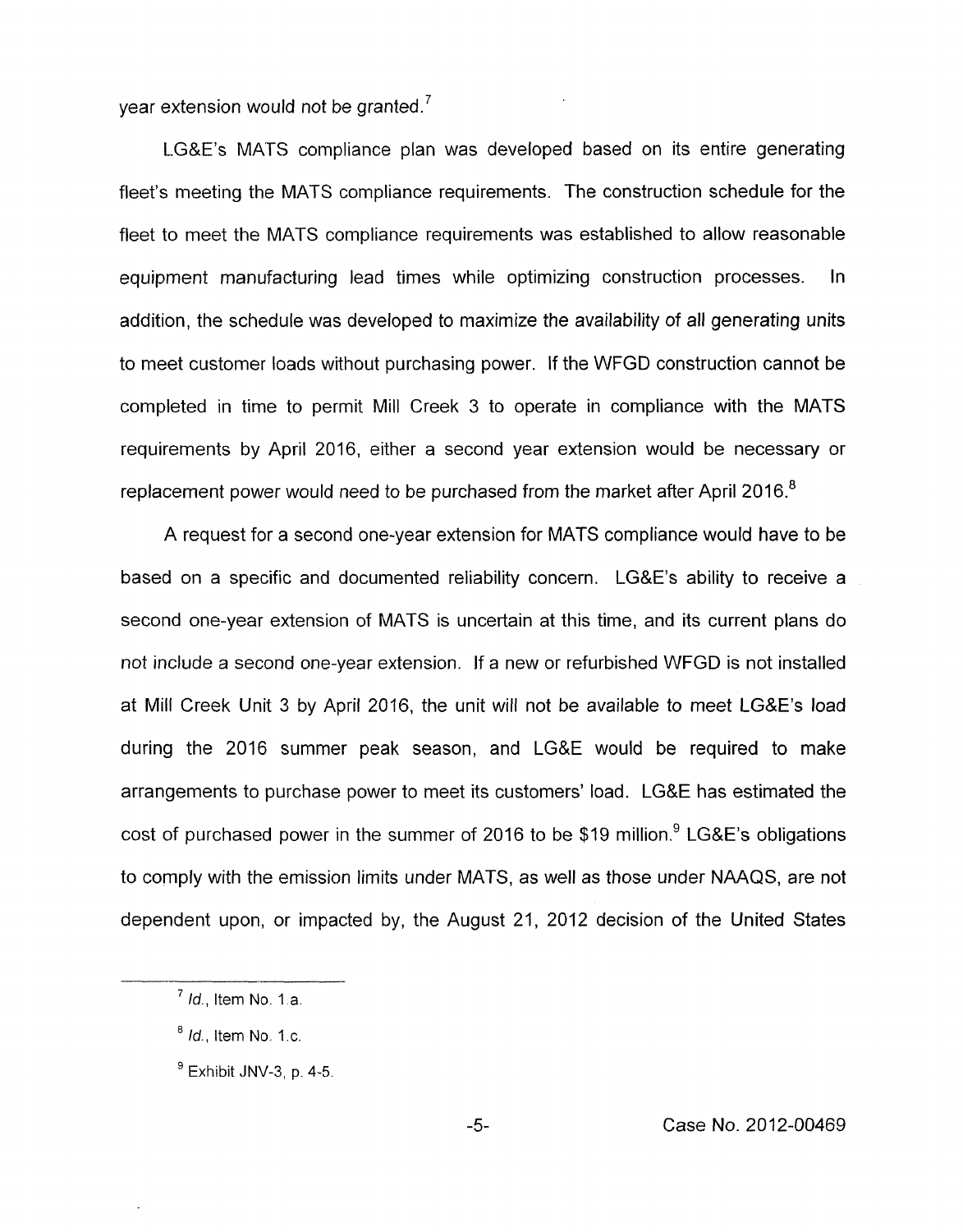Court of Appeals for the District of Columbia Circuit to vacate the Cross State Air Pollution Rule ("CSAPR").<sup>10</sup>

#### **COMMISSION FINDINGS**

Based on a review of the record and being otherwise sufficiently advised, the Commission finds that LG&E's 2011 Plan, as filed in Case No. 2011-00162, estimated a cost of \$74 million to refurbish the existing WFGD at Mill Creek Unit 4 for use at Unit 3. The basis for this estimate was an April 2011 study by Black and Veatch.<sup>11</sup> The \$74 million estimate was considered a Pre-Level 1 or conceptual engineering estimate. The level of accuracy of an estimate at this screening phase was less than the more detailed estimates developed later in the process.<sup>12</sup>

Since the issuance of the Commission's Order in Case No. 2011-00162, LG&E has conducted further equipment inspections, engineering studies, and more detailed cost estimates, and has determined that the capital cost to upgrade the existing WFGD at Mill Creek Unit 4 is likely to be \$161 million. This total cost consists of \$70 million as estimated by Babcock Power Environmental, Inc. ("Babcock"), for the direct cost of engineering, procuring and installing the engineered equipment; \$33 million as estimated by LG&E's engineering contractor, Zachry, for Balance of Plant scope, WFGD foundations, instrument and electrical work, ductwork improvements, balance of plant structural steel replacements and WAC; and an additional \$58 million estimated by Zachry for stack impacts, spare parts, balance of plant engineering, overheads,

<sup>&</sup>lt;sup>10</sup> Voyles Testimony, p. 6.

 $^{11}$  LG&E's Response to Commission Staff's First Request for Information, Item No. 2.

*Id,* Item No. 5. **12**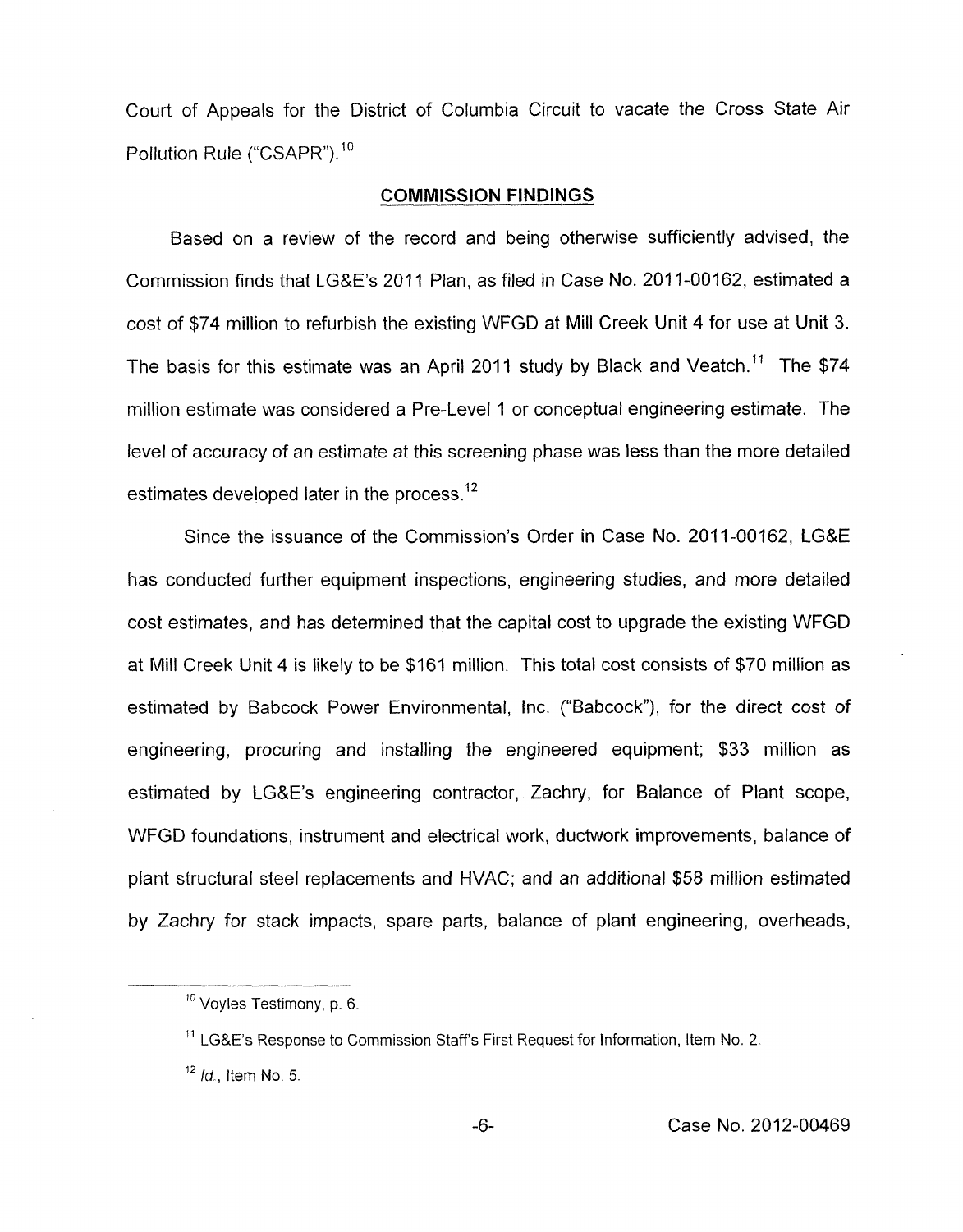labor, escalation and administrative and general expenses.<sup>13</sup> As discussed in Babcock's December 2011 Mill Creek Unit 4 Upgrade Study, a more complete analysis of the existing WFGD at Unit **4** was conducted during a unit outage and it revealed that the overall condition of the WFGD absorber and support equipment was significantly worse than had been anticipated in a preliminary engineering study prepared in February  $2011$ .<sup>14</sup>

In September 2012, LG&E received a study from Zachry that estimated the cost to install a new WFGD at Mill Creek Unit 3 to be \$113.5 million.<sup>15</sup> In addition to this cost, LG&E estimates that if a new WFGD is constructed at Mill Creek Unit 3, another \$18 million will be required for auxiliary power impacts, distributed control systems, chimney impacts, balance of plant, overheads, escalation, spare parts and administrative and general expenses.<sup>16</sup> The total estimated cost for the new WGFD is \$132 million.

The revised capital costs of \$161 million to refurbish the WFGD at Mill Creek Unit **4** and \$132 million to install a new WFGD at Unit 3 are both greater than the original estimated cost of \$74 million to refurbish the WFGD at Unit **4.** However, the updated cost projections also include a reduction of the fixed and variable operation and maintenance costs for the baghouse operations required to capture particulate matter. The variable material consumption costs estimates have been reduced by approximately 47 percent and the fixed operational costs by approximately 50 percent.<sup>17</sup>

*Id,* Item No. 8. **13** 

<sup>&</sup>lt;sup>14</sup> Volyes Testimony, p. 7-8 and Exhibit JNV-1.

**l5** Exhibit JNV-2.

 $16$  LG&E's Response to Commission Staff's First Request for Information, Item No. 3.

l7 */d,* Item NO. *IO.*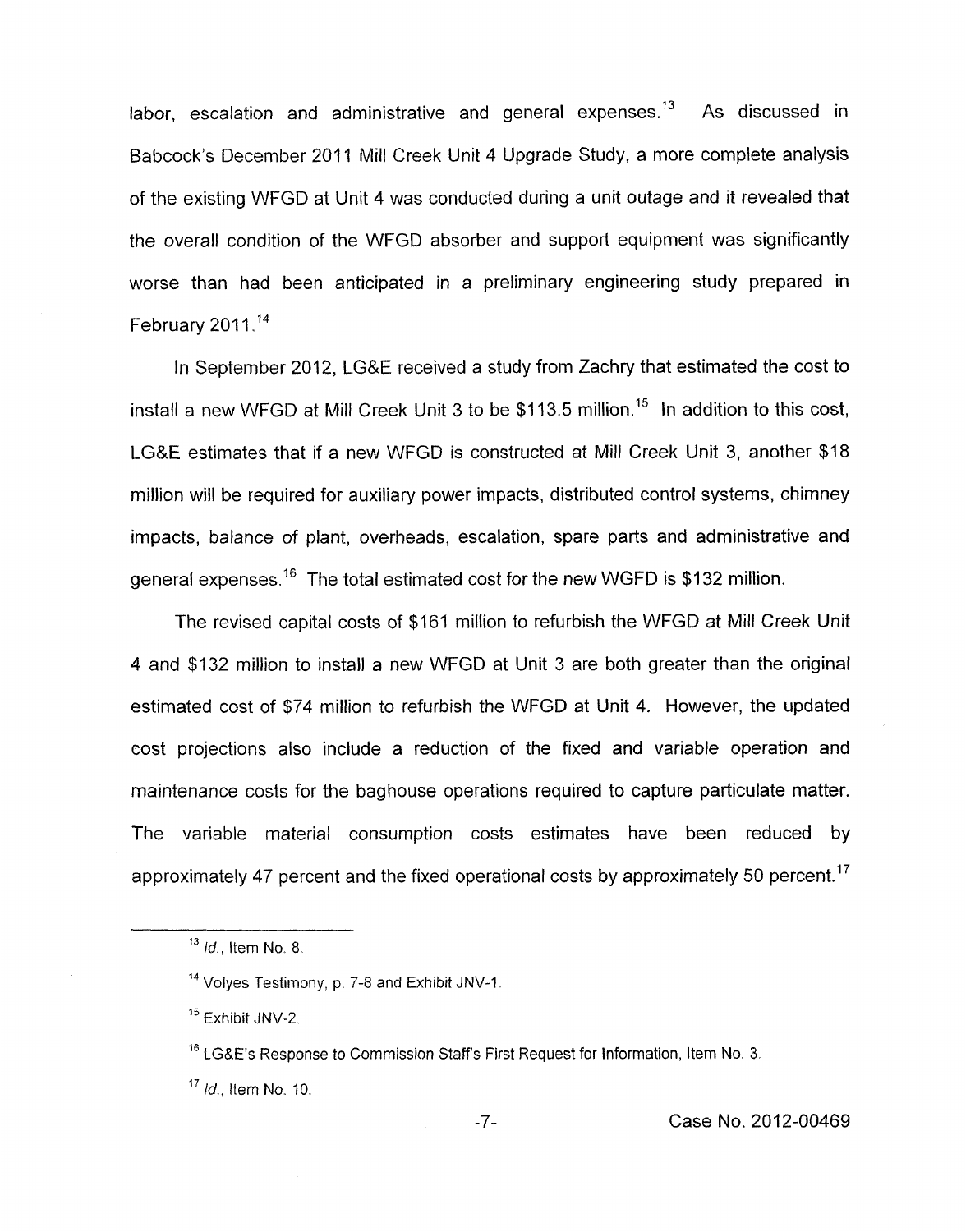Although the current estimated capital costs have changed significantly from the original estimate, LGRE believes these revised capital cost estimates are consistent and comparable to the recent contracts it has awarded for the purchase and installation of WFGD technology at its other units.<sup>18</sup> LG&E's lower cost estimates to operate the baghouse facilities are based on the experience gained from the operation of similar units at LG&E's Trimble County Unit 2.<sup>19</sup>

LG&E's pending application is supported by a NPVRR analysis which it used to determine the least-cost alternative for Mill Creek Unit 3 over a 30-year period for a range of given alternatives. A similar NPVRR analysis was filed in Case No. 2011- 00162 to support LG&E's 2011 Plan. The alternatives studied included retiring Mill Creek Unit 3, operating it as of April 2016 with a refurbished WFGD from Unit **4,**  operating it. as of April 2016 with a new WFGD, and operating it as of October 2016 with a new WFGD. This last scenario, with a new WFGD delayed until October 2016, would require LG&E to purchase power to replace Mill Creek Unit 3 between April and October 2016, because LG&E could not operate in compliance with MATS.

LG&E's NPVRR analysis included estimates for all relevant capital and operating costs, such as: capital costs for identified equipment; balance of plant expenditures that may be required; and fixed and variable operating costs for all new or proposed equipment. As discussed above, the original capital cost estimates for refurbishing the WFGD at Mill Creek Unit 4 were well below the current estimates, which are based on more recent engineering analysis and inspections. Further, the fixed and variable operating and maintenance costs for the new baghouses used in the original analysis

<sup>&</sup>lt;sup>18</sup> *Id.*, Item No. 4.

Voyles Testimony, **p.** 9. *<sup>19</sup>*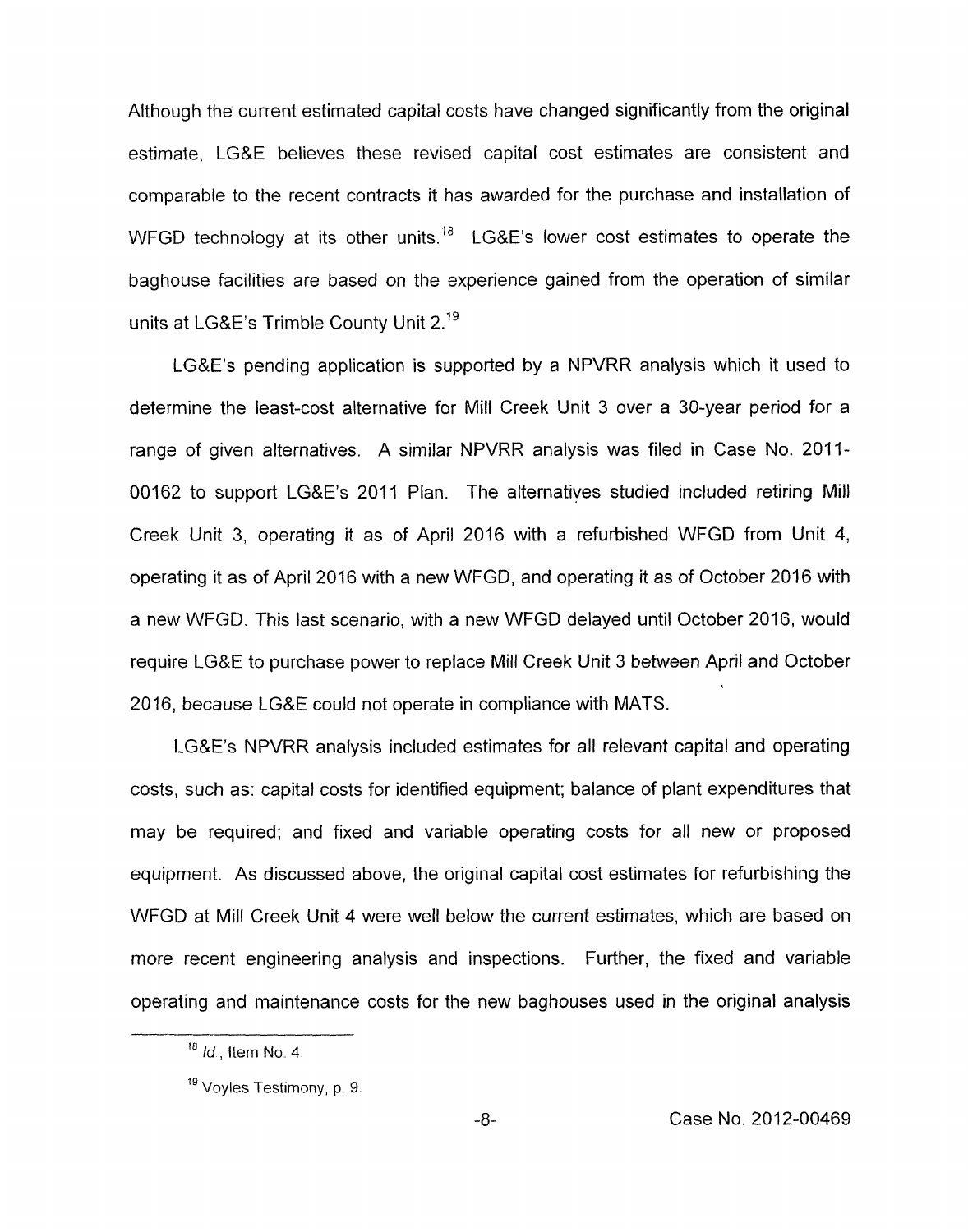were significantly higher than the revised estimates used in the updated evaluation. Consequently, LG&E's NPVRR analysis as filed in Case No. 2011-00162 concluded that the renovation of the WFGD at Mill Creek Unit 4 for use at Unit 3 was more economical than either the construction of a new WGFD at Unit 3 or the retirement of Unit 3. The updated NPVRR analysis in this case shows that the construction of a new WFGD at Mill Creek Unit 3 is more economical than either the refurbishment of the existing WFGD at Unit 4 for use at Unit 3 or the retirement of Unit 3.

The summary results of LG&E's original NPVRR analysis from Case No. 2011-00162, as well as the updated analysis, are set forth below in Table 1: NPVRR Savings of WFGD Options for Mill Creek Unit 3. The original analysis estimated a \$756 million , lifetime savings from operating Mill Creek Unit 3 with a refurbished WFGD from Unit 4 versus retiring Unit 3. The \$756 million of estimated savings is based on the original capital cost for refurbishing the existing WFGD at Unit 4 and the original operating cost estimates of the baghouse. The next three results in the table use revised amounts for the fixed and variable operating and maintenance costs associated with the baghouse and revised capital cost estimates to rehabilitate the WFGD at Unit 4, revised capital costs to construct a new WFGD at Unit 3, and finally, the impact of a six-month delay in installation *of* a new WFGD at Unit 3. The key to accepting these revised estimates is that the new numbers are based on Level 1 Engineering estimates, while the previous estimates were based on a conceptual estimate that has a much greater degree of error.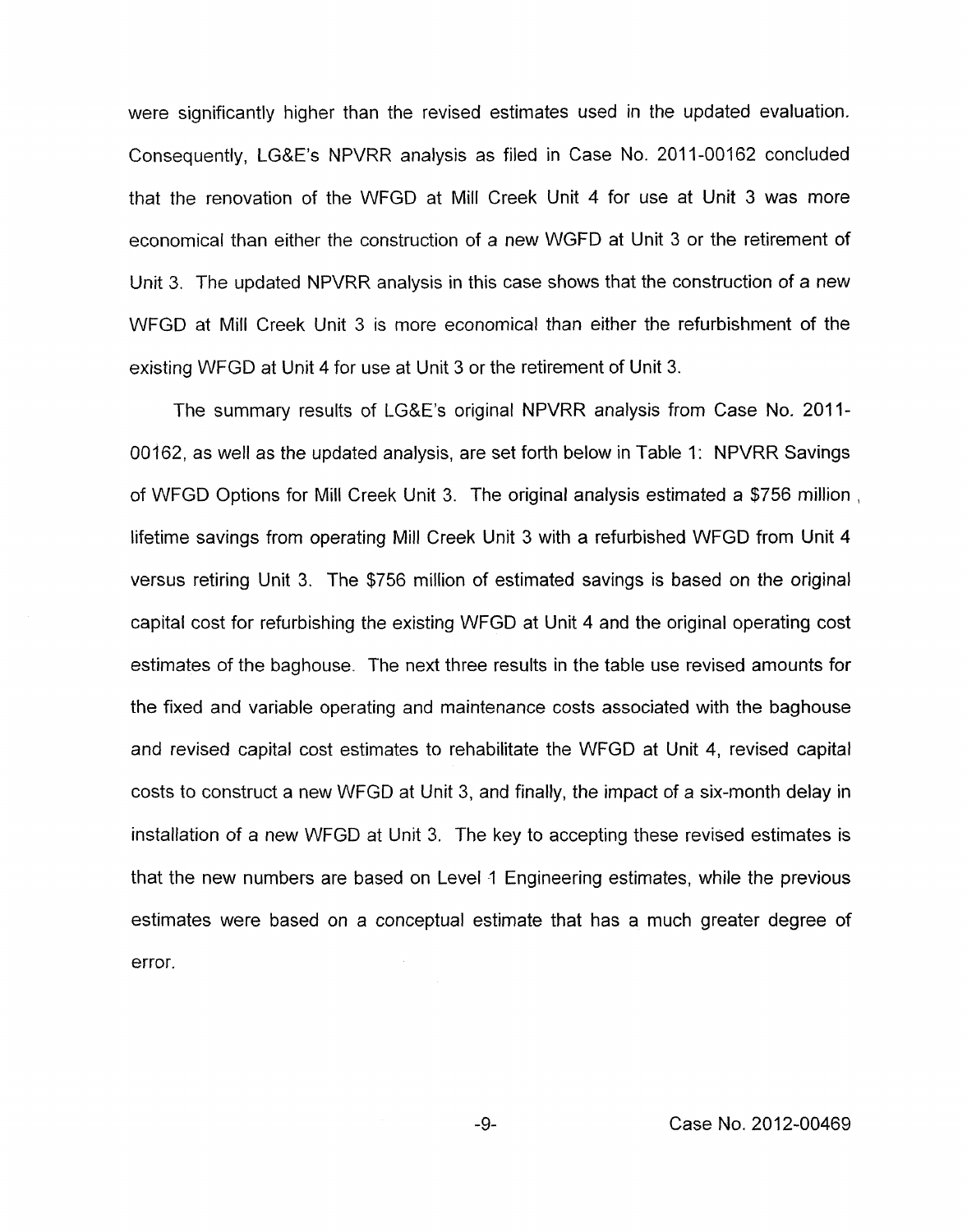|                                    | <b>2011 ECR</b><br>Plan | Updated<br>Rehab |     | New FGD<br>New FGD   With Delay |
|------------------------------------|-------------------------|------------------|-----|---------------------------------|
| Retrofit Savings (NPVRR, 2011 \$M) | 756                     | 794              | 820 | 782                             |

**Table 1** : **NPVRR Savings of WFGD Options for Mill Creek Unit <sup>320</sup>**

One of the major issues reviewed in Case No. 2011-00162 was LG&E's future price projections for natural gas. Projected prices for natural gas are very important because as future gas prices decrease, the projected cost savings from continuing to operate Mill Creek Unit 3 on coal will decrease. The record in Case **No.** 2011-00162 included fuel estimates developed by Cambridge Energy Research Associates ("CERA"), and those estimates had somewhat lower gas prices than those used by LG&E in its analysis in that case. To further support its application in this case to construct a new WFGD at Mill Creek Unit 3, LG&E performed the NPVRR analysis for all of the above-noted options and with the CERA gas costs, as well. This analysis, as summarized in Table 2, below, shows that a new WFGD at Mill Creek Unit 3 still provides the greatest level of savings, compared with the alternative options.

**Table 2: NPVRR Savings of WFGD Options for Mill Creek Unit 321** 

|                                                            | <b>2011 ECR</b><br>Plan | <b>U</b> ndated<br>Rehab | New FGD | New FGD<br><b>With Delay</b> |
|------------------------------------------------------------|-------------------------|--------------------------|---------|------------------------------|
| Retrofit Savings (NPVRR, 2011 \$M)<br>With CERA Gas Prices | 338                     | 376                      | 402     | 37O                          |

In addition to the cost savings from that will result from constructing a new WFGD at Mill Creek Unit 3, there are also enhanced environmental benefits. A new WFGD is expected to provide up to an additional 2 percent removal of *SOz,* up to a 99 percent level, versus the expected removal level of 97 percent for a refurbished WFGD. This

<sup>&</sup>lt;sup>20</sup> Voyles Testimony, p. 10.

<sup>&</sup>lt;sup>21</sup> Voyles Testimony, p. 12.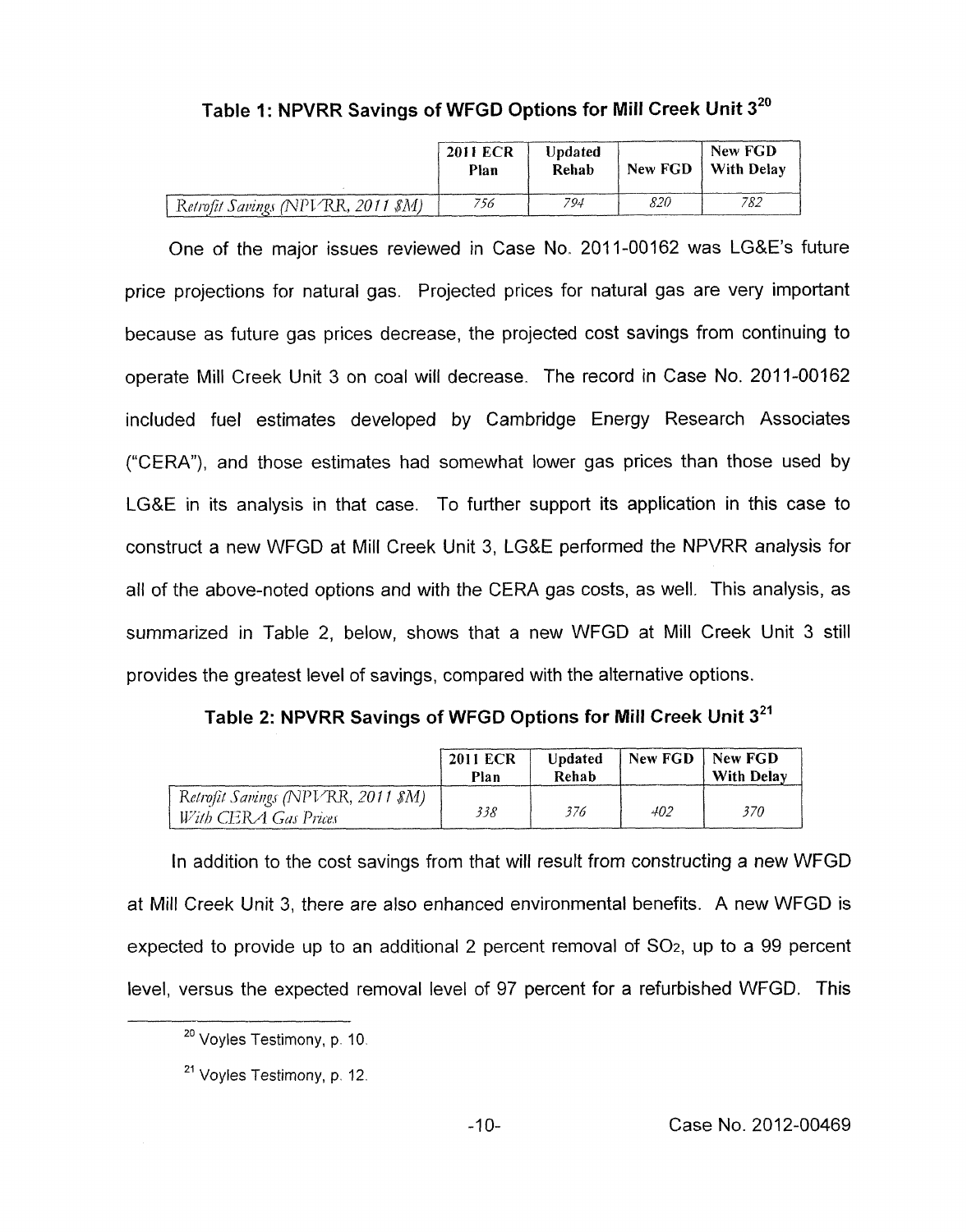additional removal of  $SO<sub>2</sub>$  is equivalent to approximately 74 tons per year.<sup>22</sup> The improved performance level achievable from a new WFGD is also expected to provide additional reductions in inhalable particulates, fine particulates, and sulfuric acid mist. $^{23}$ 

Having found that the construction of a new WFGD at Mill Creek Unit 3 is more cost-effective and will provide additional environmental benefits over the refurbishing of the existing WFGD at Unit 4 for use at Unit 3, the Commission will modify the CPCN issued on December 15, 2011 in Case **No.** 2011-00162 to authorize a new WFGD at Mill Creek Unit 3. In addition, the Commission finds good cause to grant LG&E's motion to amend its application to include a request to modify Project 26 in its 2011 Plan to include a new WFGD at Mill Creek Unit 3 and allow for its cost recovery by ECR surcharge. Based on the NPVRR analyses filed by LG&E, the Commission finds LG&E's 2011 Plan and rate surcharge as modified in this case to be reasonable and cost-effective for compliance with applicable environmental requirements.

Further, the Commission declines LG&E's request to issue a declaratory order authorizing LG&E cost recovery under its ECR for a new WFGD at Mill Creek Unit 3 without having to amend its 2011 Plan. The Commission's December 15, 2011 Order in Case No. 2011-00162, approved LG&E's 2011 Plan which was described in that Order as including a proposal "to tie Mill Creek Unit 3 into the existing (but upgraded) Mill Creek Unit 4 FGD  $\ldots$   $^{24}$  That is no longer LG&E proposed plan for environmental compliance at Mill Creek Unit 3, and absent Commission approval of an amendment to

<sup>&</sup>lt;sup>22</sup> LG&E's Response to Commission Staff's First Request for Information, Item No. 16.

 $^{23}$  *Id.* 

<sup>&</sup>lt;sup>24</sup> Case No. 2011-00162, Order dated December 15, 2011, p. 6.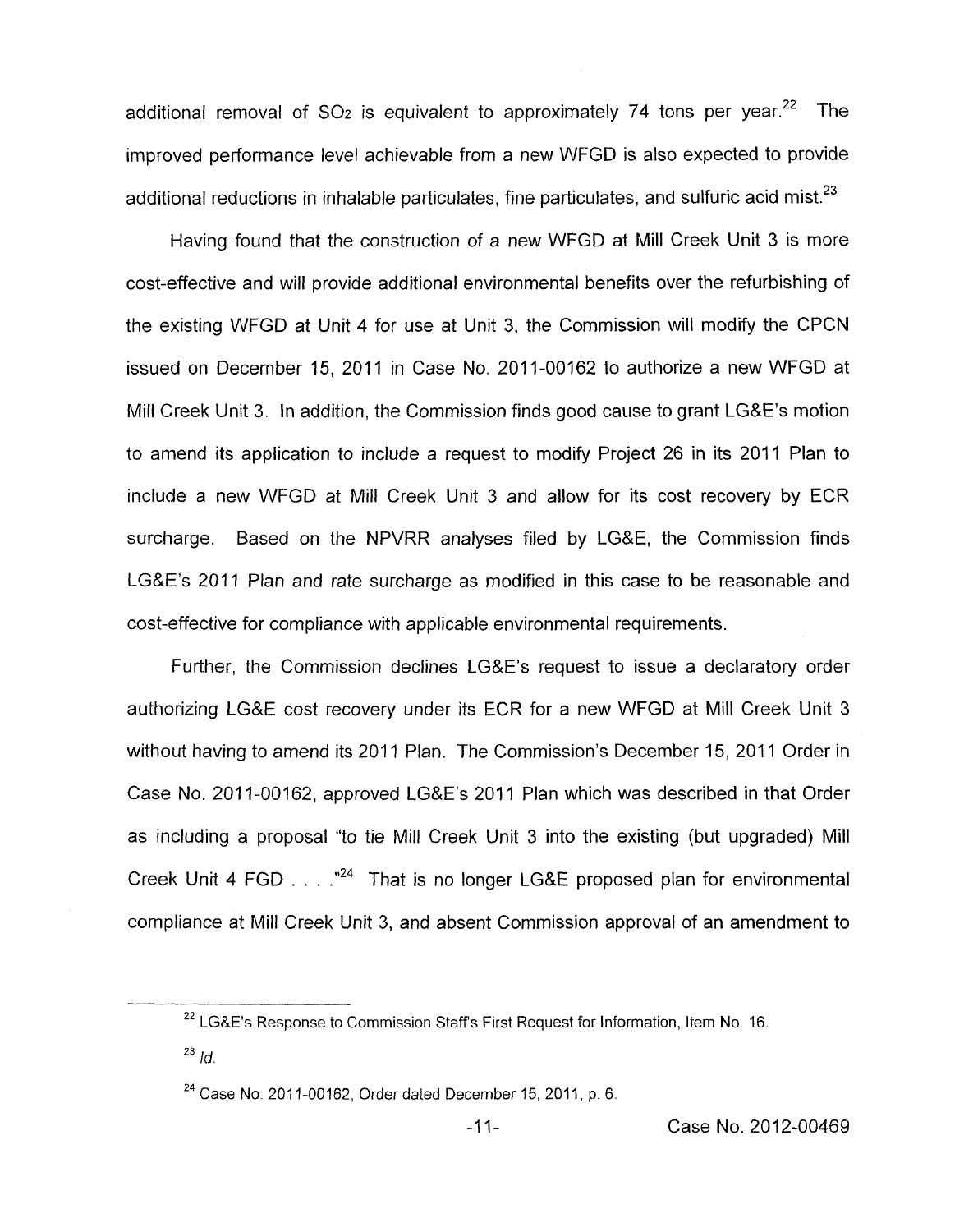that plan, the construction of a new WFGD at Mill Creek Unit 3 is not eligible for cost recovery by ECR surcharge under KRS 278.183.

IT IS THEREFORE ORDERED that:

1. The CPCN granted to LG&E by the Commission's December 15, 2011 Order is amended to include the construction of a new WFGD at Mill Creek Unit 3 in place of upgrading the existing WFGD at Unit **4** for use at Unit 3.

2. LG&E's motion to amend its application in this case to include a modification to Project 26 in its 2011 Plan to include the construction of a new WFGD at Mill Creek Unit 3 is granted.

**3.** LG&E's 2011 Environmental Compliance Plan as amended to include a new WFGD at Mill Creek Unit 3 is approved.

4. LG&E's request for a declaratory order is denied.

By the Commission **ENTERED 2813**  KENTUCKY PUBLIC ERVICE COMMISSIONI

**ATTES** Execu

Case No. 2012-00469